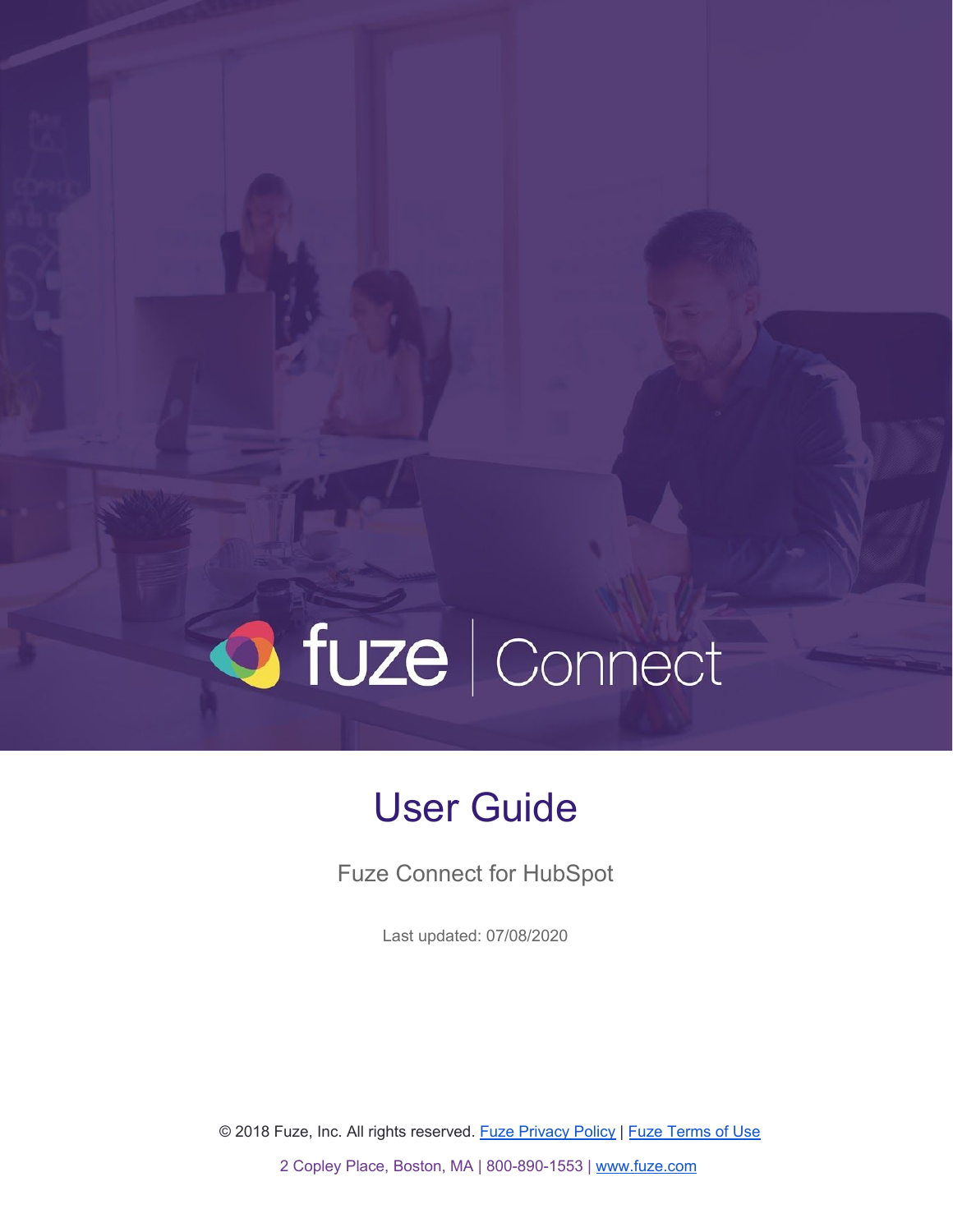

# <span id="page-1-0"></span>**Introduction**

Fuze Connect is a desktop application which automatically looks up HubSpot data during a call, to give you the information you need about the caller at a glance.

### Table of contents

| <b>Introduction</b>             | 1               |
|---------------------------------|-----------------|
| <b>Getting Started</b>          | $\overline{2}$  |
| <b>Initial Setup</b>            | $\overline{2}$  |
| <b>Authorizing HubSpot</b>      | $\mathbf{3}$    |
| <b>Idle Screen</b>              | $6\phantom{1}6$ |
| <b>Inbound / Outbound Calls</b> | $\overline{7}$  |
| <b>On-Call Actions</b>          | 8               |
| <b>Call Notes and Wrap-Up</b>   | 8               |
|                                 |                 |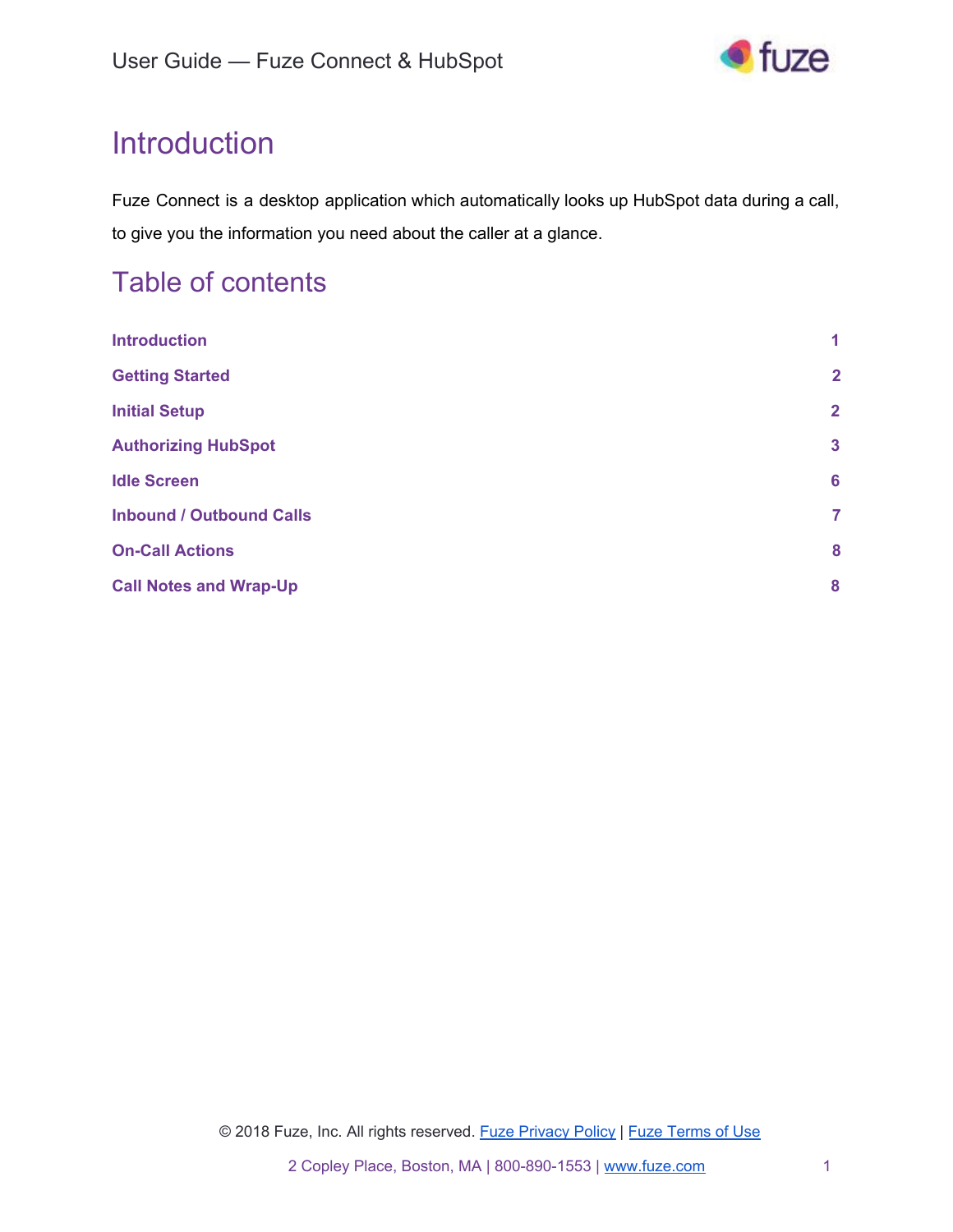

# <span id="page-2-0"></span>Getting Started

Fuze Connect is offered as a desktop application. To install Fuze Connect on your computer, you can download the executable from Fuze servers.

- 1. Open your web browser and navigate to the Fuze Connect download link:
	- <https://fuzeconnect.gts.fuze.com/>

Your browser should automatically download the Mac or Windows installer that is specific to your platform.

2. Open the downloaded Fuze Connect installer, and follow the installation instructions.



# <span id="page-2-1"></span>Initial Setup

Perform the following actions to set up Fuze Connect with HubSpot

- Once installation is complete, you may start Fuze Connect.
- On first run, you will need to log in to your Fuze account.
- On this screen, enter your **Fuze Username** and click **Next**.
- Depending on your account settings, you will either be prompted for your **Fuze Password**, or redirected to your **authentication provider** to complete your login.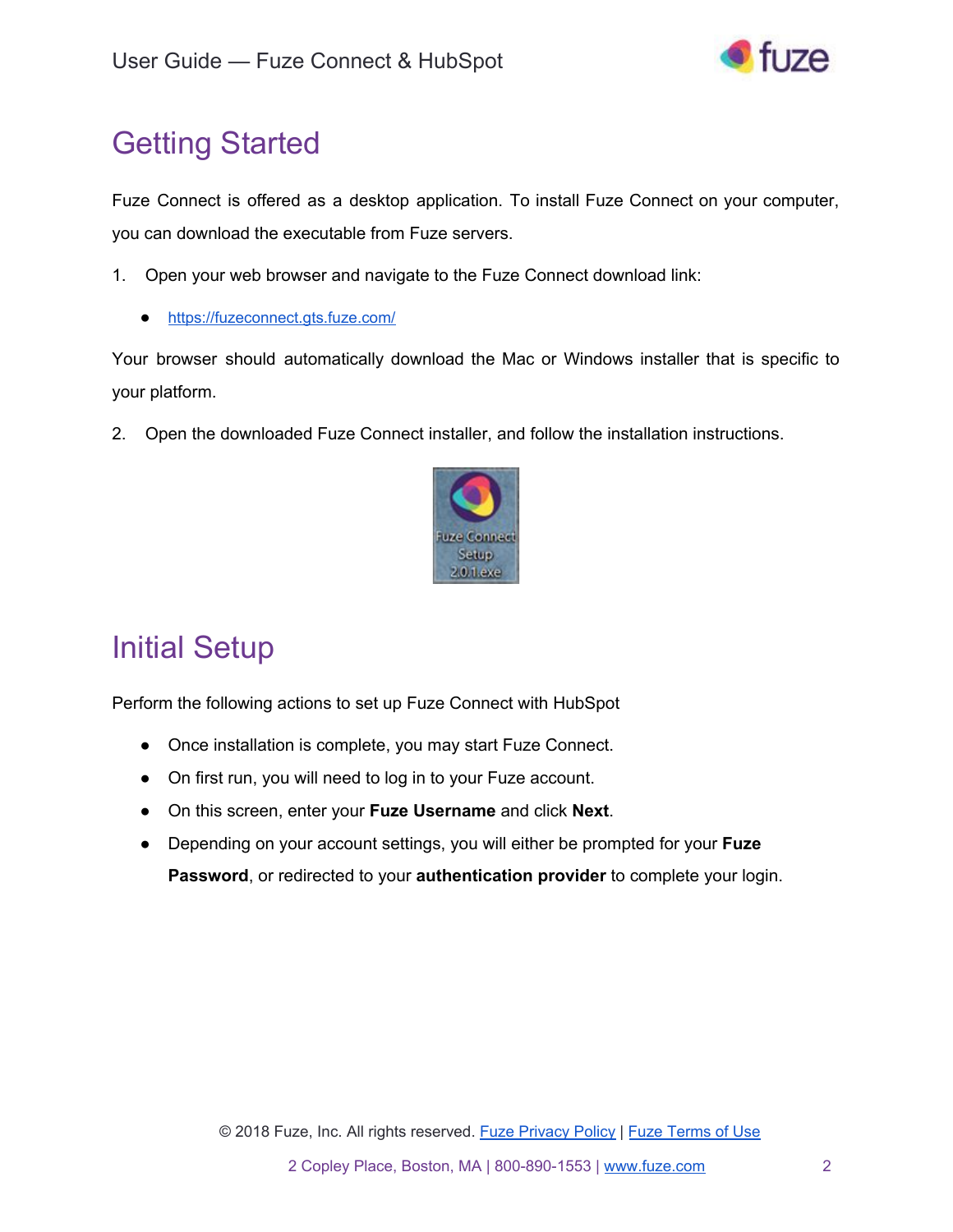



# Welcome

Enter your username or e-mail to sign in

|  | Username or E-mail |  |
|--|--------------------|--|
|  | <b>NEXT</b>        |  |
|  |                    |  |

# <span id="page-3-0"></span>Authorizing HubSpot

Once you log in with your Fuze account, additional authentication will be required to complete the connection between Fuze and HubSpot.

**If you receive the following message, you must authorize your connected HubSpot integration before you can use Fuze Connect:**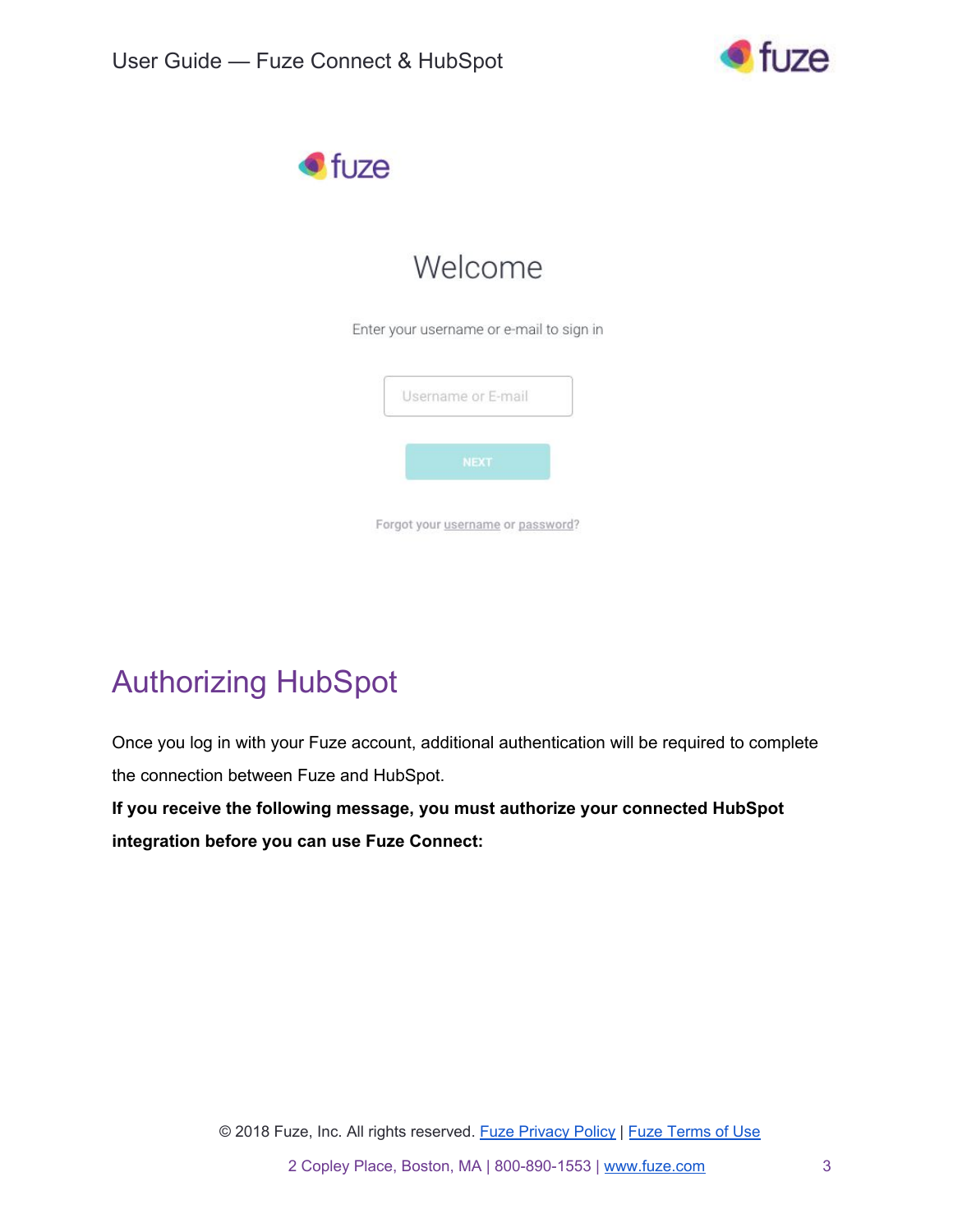

| Fuze Connect Initialize<br>File Edit View Help                                       | × |
|--------------------------------------------------------------------------------------|---|
| <b>ofuze</b> Connect   Setup                                                         |   |
|                                                                                      |   |
|                                                                                      |   |
| <b>Fuze Connect</b><br>No End Point Defined<br>×<br>Do you want to create a new one? | × |
| $\rightarrow$ Exit<br>$\rightarrow$ Continue                                         |   |
|                                                                                      |   |
|                                                                                      |   |
|                                                                                      |   |
| <b>D Fuze 2017</b>                                                                   |   |

1. Click **Continue** to be redirected to your HubSpot

| HubSpot                        |                      |  |  |  |  |
|--------------------------------|----------------------|--|--|--|--|
| Don't have an account? Sign up |                      |  |  |  |  |
| Email address                  |                      |  |  |  |  |
|                                |                      |  |  |  |  |
| Password                       | <b>Show Password</b> |  |  |  |  |
|                                |                      |  |  |  |  |
| Forgot my password             |                      |  |  |  |  |
| Remember me                    |                      |  |  |  |  |
| Log in                         |                      |  |  |  |  |
|                                |                      |  |  |  |  |
|                                |                      |  |  |  |  |
| Sign in with Google            |                      |  |  |  |  |
| Log in with SSO                |                      |  |  |  |  |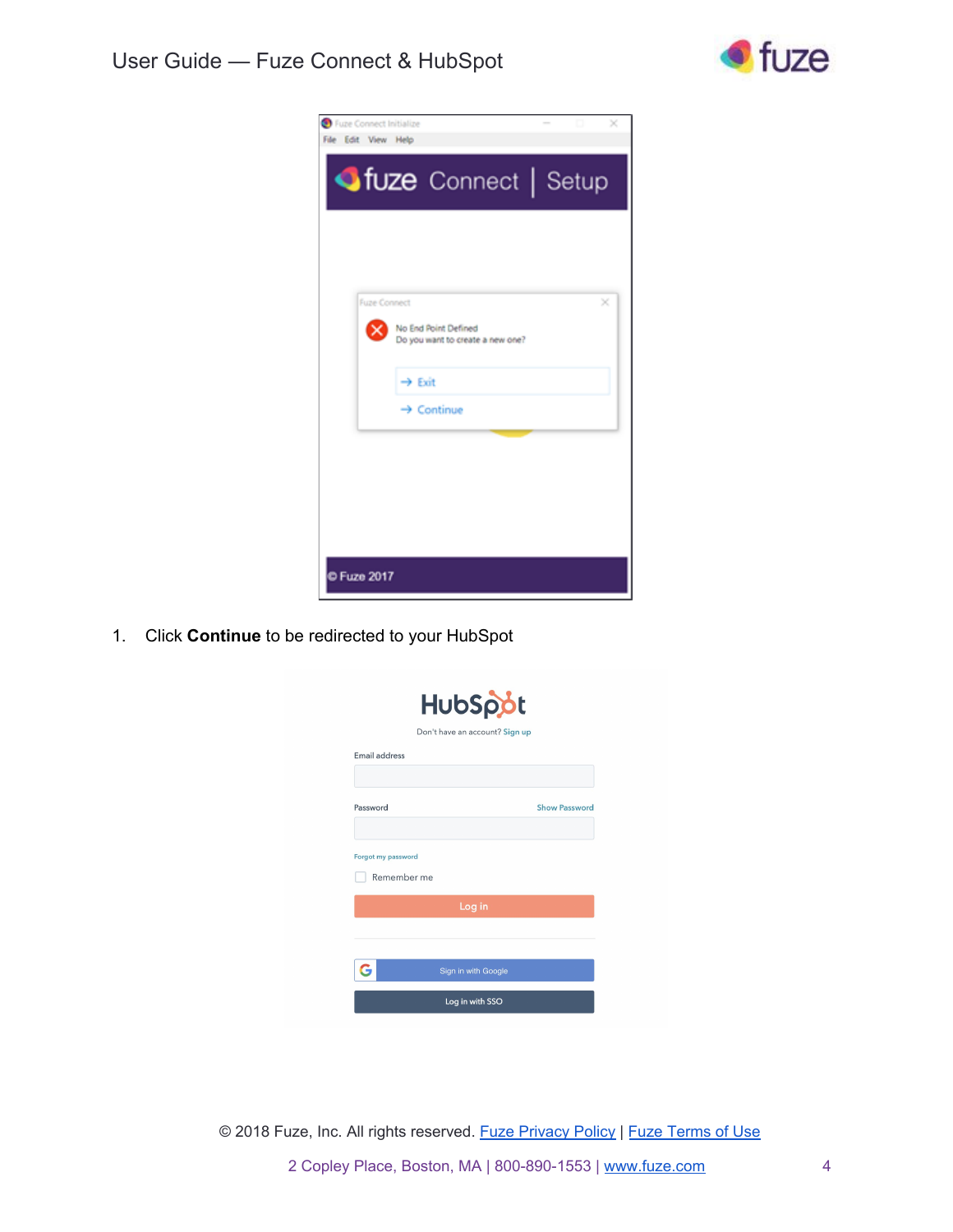

2. If necessary, log in to your HubSpot. In some cases a screen asking for authorization for Fuze Connect to be able to access HubSpot may appear and user should accept it.

|  | Contacts $\sim$ Conversations $\sim$ | Marketing $\sim$ | Sales $\sim$ | Service $\sim$      | Automation $\sim$           | Reports $\sim$                                                                                             | $\alpha$ | 嚮 | ≎ | nunoabrieu ~ |
|--|--------------------------------------|------------------|--------------|---------------------|-----------------------------|------------------------------------------------------------------------------------------------------------|----------|---|---|--------------|
|  |                                      |                  |              |                     |                             |                                                                                                            |          |   |   |              |
|  |                                      |                  |              |                     |                             | <b>Request for Integration Permissions</b>                                                                 |          |   |   |              |
|  |                                      |                  |              |                     | FCON APP 2 wants access to: |                                                                                                            |          |   |   |              |
|  |                                      |                  |              | 烧                   |                             | <b>User and Account Information</b><br>This includes access to read information about the user and account |          |   |   |              |
|  |                                      |                  |              |                     |                             | <b>Read and write tickets</b><br>Read and write tickets                                                    |          |   |   |              |
|  |                                      |                  |              | ÷                   |                             | <b>Read from and write to my Contacts</b><br>This includes prospects and lists                             |          |   |   |              |
|  |                                      |                  |              | 同                   |                             | Read from and write to my Content<br>This includes sites, landing pages, CTA, email, blog, campaigns       |          |   |   |              |
|  |                                      |                  |              | <b>Grant access</b> |                             |                                                                                                            |          |   |   |              |

After the Oauth2 process is finished a Fuze Connect landing page will appear on the browser.

Once Fuze Connect has been authorized with your HubSpot instance, you can begin using Fuze Connect right away.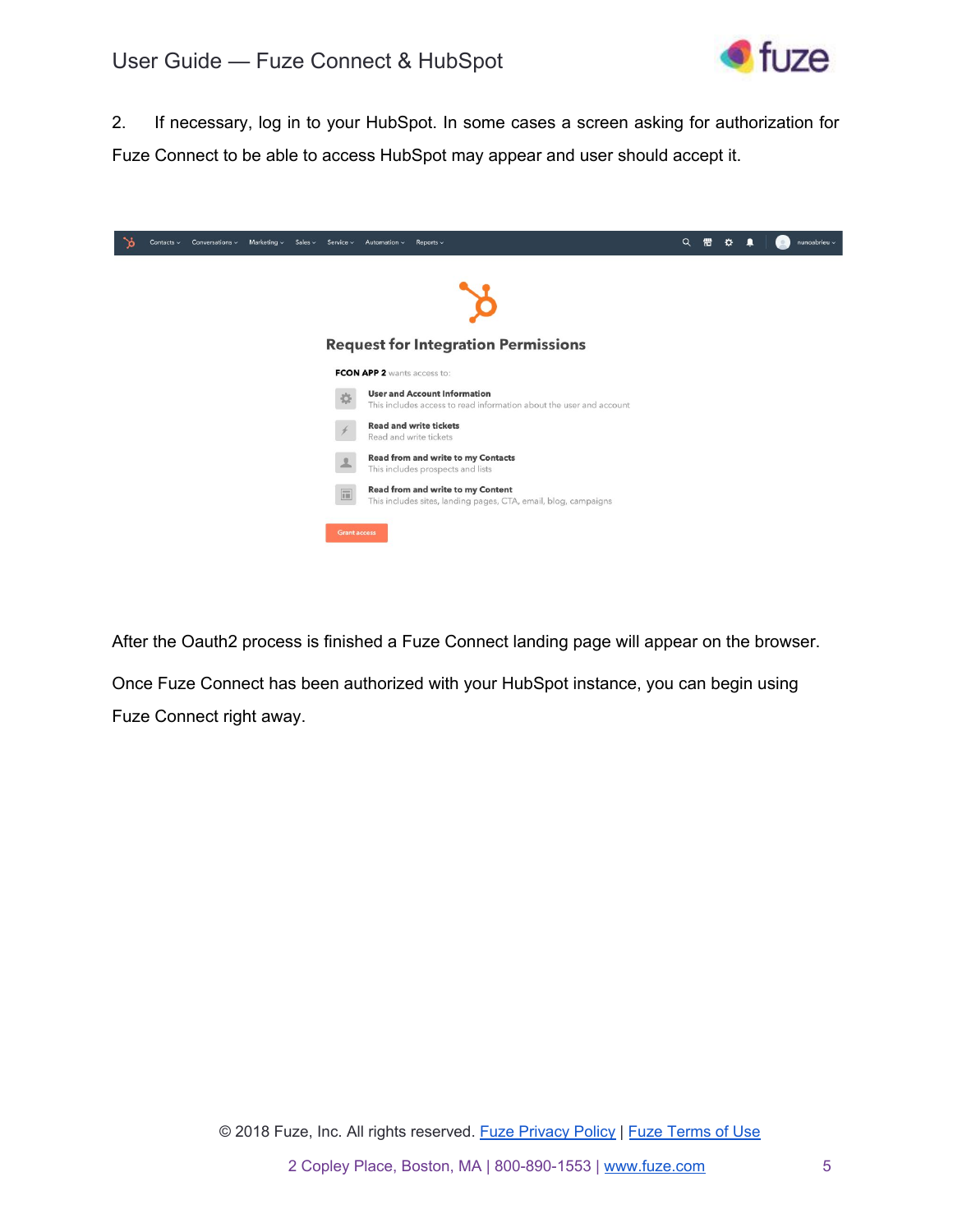

# <span id="page-6-0"></span>Idle Screen

While you are not on a call, Fuze Connect will display the following Idle Screen:



#### *Fuze Connect Idle Screen*

The idle screen shows the connection status of Fuze Connect.

Below the status text and image is the Call History, which shows all calls made or received while Fuze Connect was open and active.

- A **left arrow** indicates an **Inbound Call**.
- A **right arrow** indicates an **Outbound Call**.

Clicking on a record in the Call History will dial that contact at the number shown.

Calls initiated in this way will be made using your preferred Click to Call device, as configured in *the Fuze Customer Portal.*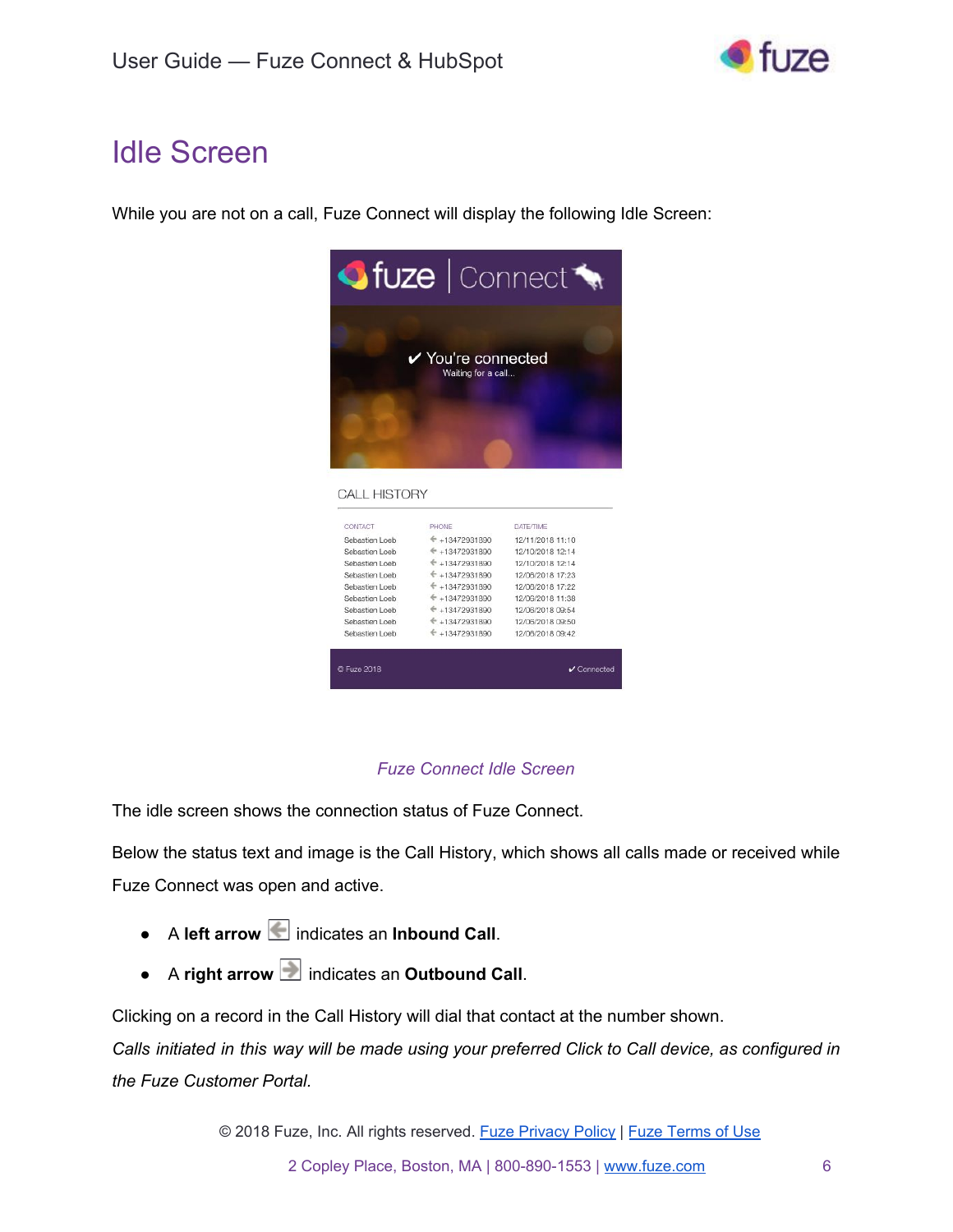

# <span id="page-7-0"></span>Inbound / Outbound Calls

On an incoming or outgoing call, the Connector will present relevant information by performing a lookup in your connected HubSpot environment based on the caller's phone number and Caller ID.

Once the lookup is complete, a table will be displayed which shows relevant data.

Fuze Connect will attempt to match the phone number to any accounts in the connected HubSpot environment.

Contacts will be searched matching the phone number and if it will be displayed in the primary area if found. When there is a Contact Match, the integration will display related Deals

| <b>ofuze</b>   Connect                                                                       |                                                                                                                                                                                                  |                                          |  |  |  |
|----------------------------------------------------------------------------------------------|--------------------------------------------------------------------------------------------------------------------------------------------------------------------------------------------------|------------------------------------------|--|--|--|
| <b>INCOMING CALL FROM</b><br>+16175809252<br><b>Michael Page</b>                             |                                                                                                                                                                                                  | <b>RINGING ON</b><br><b>YOUR DEVICES</b> |  |  |  |
| THIS NUMBER COULD BE<br>CALLER<br>Michael Page                                               | <b>CREATE</b><br><b>ORGANIZATION</b><br>GameDay Cloud<br>New Deal                                                                                                                                |                                          |  |  |  |
| <b>DEALS</b><br><b>STAGE</b><br>Discovery<br>Discovery<br>Scope<br>Scope<br>Closed<br>Closed | <b>NAME</b><br>ServiceNow integration<br>Salesforce integration<br>Professional services for integrations<br>Add 1.000 users<br>500 users<br>Private administrative training for 10 participants |                                          |  |  |  |
| C Fuze 2020                                                                                  |                                                                                                                                                                                                  | ✔ Connected                              |  |  |  |

*Incoming call info*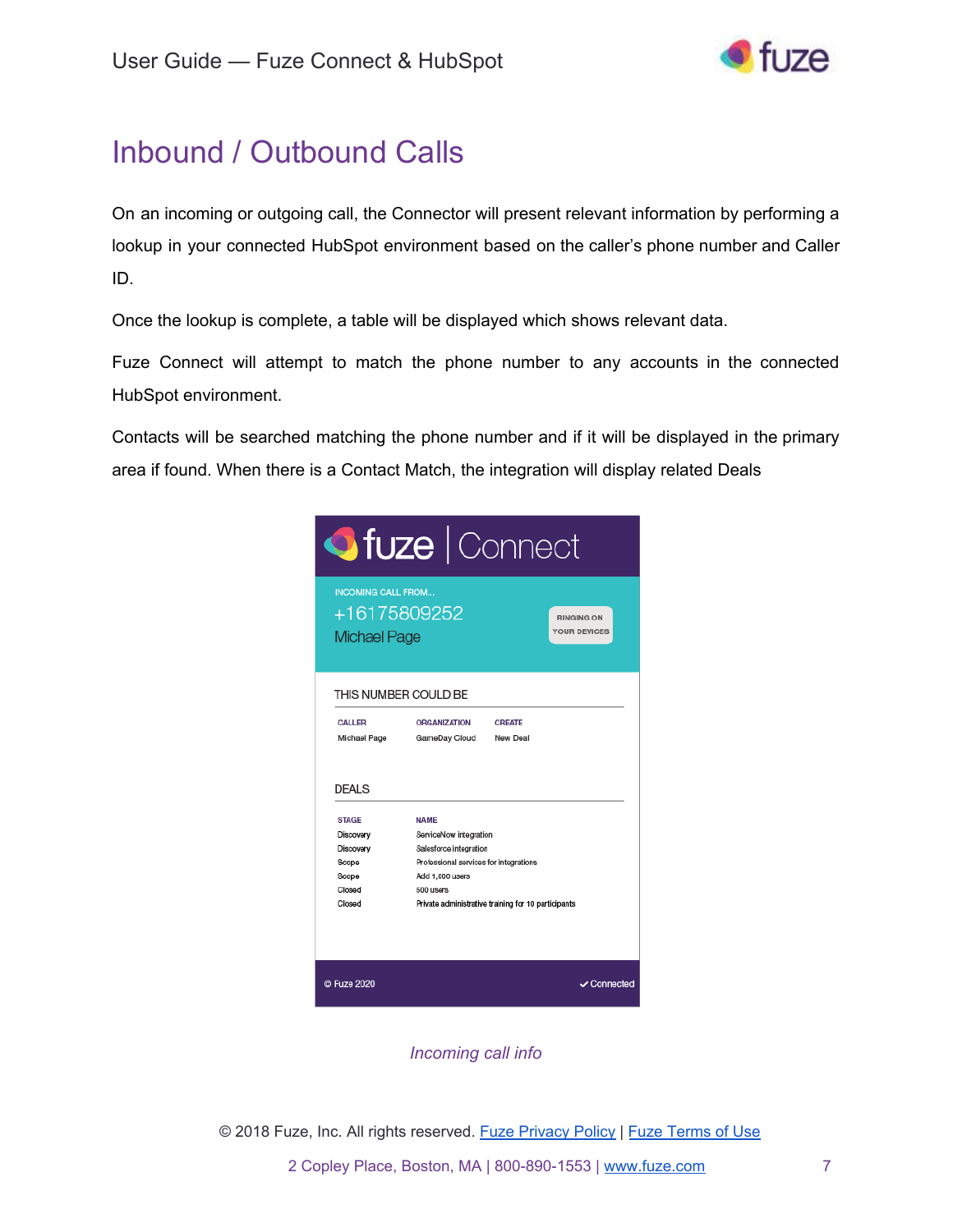

## <span id="page-8-0"></span>On-Call Actions

The following actions can be performed on the associated data in Fuze Connect while on a call:

- Click on the **Caller Name** to open that contact in your connected HubSpot.
- Click on the **Deal** listing to automatically open that record in your connected HubSpot.
- Click on the **New Deal** link creates a new deal on HubSpot and pops it on the browser.

## <span id="page-8-1"></span>Call Notes and Wrap-Up

When the call is answered, a Notes window will be opened for the user to be able to add call notes related to the contact of the call and select a Wrap-Up code.

Call notes will also include a link to the associated call recording link. NOTE: Call recordings are stored on the Fuze platform for a defined amount of time, currently 60 days. If a user clicks on a call link for a call that is older than this defined time, they will receive an error or notification that the link is expired.



*Call Wrap-Up Window, displayed after each call if enabled*